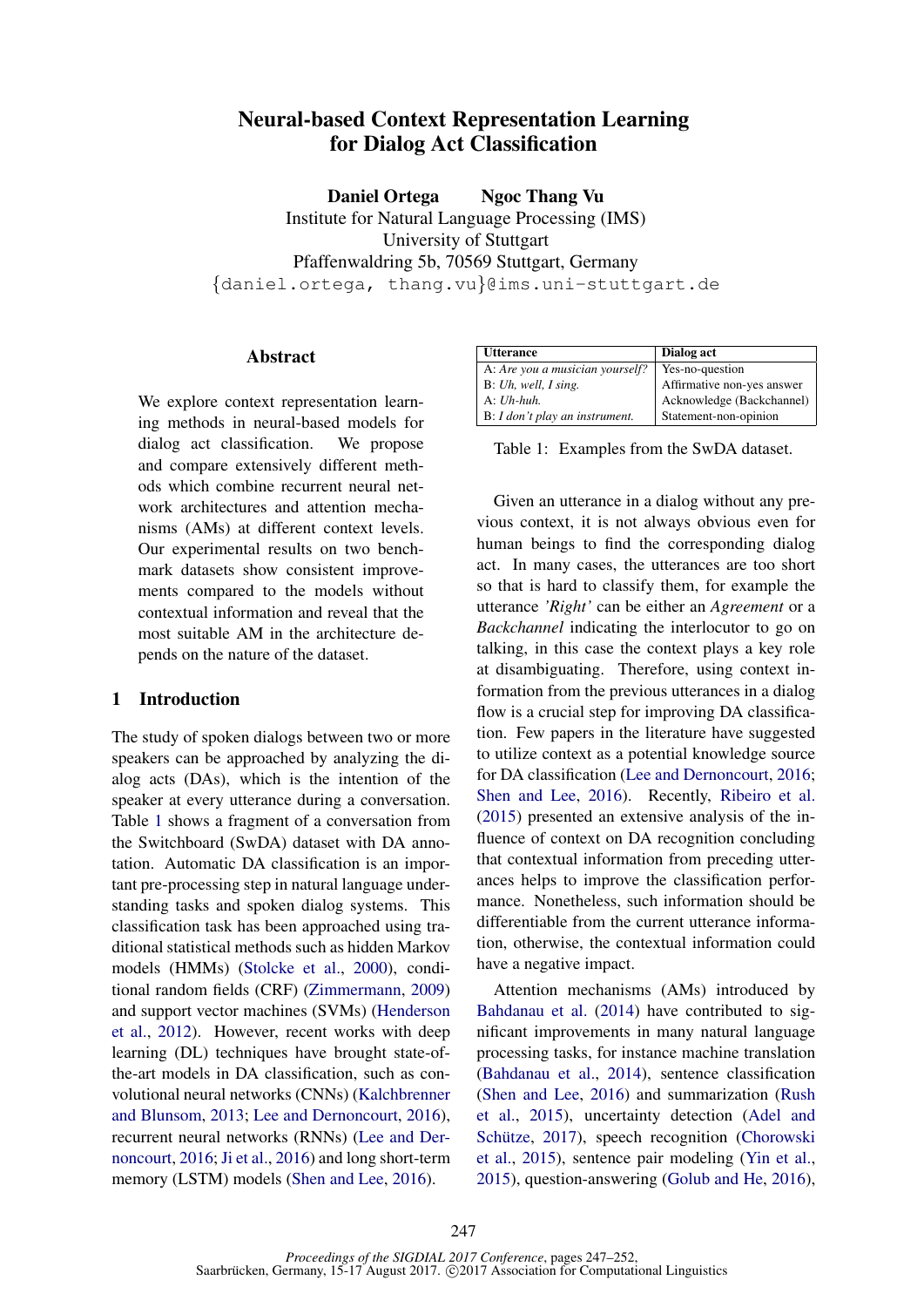document classification (Yang et al., 2016) and entailment (Rocktäschel et al., 2015). AMs let the model decide what parts of the input to pay attention to according to the relevance for the task.

In this paper, we explore the use of AMs to learn the context representation, as a manner to differentiate the current utterance from its context as well as a mechanism to highlight the most relevant information, while ignoring unimportant parts for DA classification. We propose and compare extensively different neural-based methods for context representation learning by leveraging a recurrent neural network architecture with LSTM (Hochreiter and Schmidhuber, 1997) or gated recurrent units (GRUs) (Cho et al., 2014; Chung et al., 2014) in combination with AMs.

# 2 Model

The model architecture, shown on the left side of Figure 1, contains two main parts: the CNN-based utterance representation and the attention mechanism for context representation learning. Finally, the context representation is fed into a softmax layer which outputs the posterior of each predefined DA given the current dialog utterance.

## 2.1 CNN-based Dialog Utterance Representation

We used CNNs for the representation of each utterance. CNNs perform a discrete convolution on an input matrix with a set of different filters. For the DA classification task, the input matrix represents a dialog utterance and its context, this is n previous utterances: each column of the matrix stores the word embedding of the corresponding word. We use 2D filters  $f$  (with width  $|f|$ ) spanning all embedding dimensions d. This is described by the following equation:

$$
(w*f)(x,y) = \sum_{i=1}^{d} \sum_{j=-|f|/2}^{|f|/2} w(i,j) \cdot f(x-i, y-j)
$$
\n(1)

After convolution, a max pooling operation is applied that stores only the highest activation of each filter. Furthermore, we apply filters with different window sizes 3-5 (multi-windows), i.e. spanning a different number of input words. Then, all feature maps are concatenated to one vector which represents the current utterance and its context.

## 2.2 Internal Attention Mechanism

Attention mechanisms can be applied in different sequences of input vectors, e.g. representations of consecutive dialog utterances. For each of the input vectors  $u(t - i)$  at time step  $t - i$  in a dialog and  $t$  is the current time step, the attention weights  $\alpha_i$  are computed as follows

$$
\alpha_i = \frac{exp(f(u(t-i)))}{\sum_{0 < j < m} exp(f(u(t-j))} \tag{2}
$$

where  $f$  is the scoring function. In this work,  $f$  is the linear function of the input  $u(t - i)$ 

$$
f(u(t-i)) = WTu(t-i)
$$
 (3)

where  $W$  is a trainable parameter. The output  $\textit{attentive\_u}$  after the attention layer is the weighted sum of the input sequence.

$$
attentive\_u = \sum_{i} \alpha_i u(t - i) \tag{4}
$$

Another option (*order-preserved attention* as proposed in Adel and Schütze  $(2017)$ ) is to store the weighted inputs into a vector sequence  $attentive_v$  which preserves the order information.

$$
attentive_v = [\alpha_0 u(t), \alpha_1 u(t-1), \dots] \qquad (5)
$$

## 2.3 Neural-based Context Modeling

In this subsection, we present different methods, depicted on the right side of Figure 1, to learn the context representation.

 $(a)$  Max We apply max-pooling on top of the dialog utterance representations which spans all the contexts and the vector dimension.

 **Attention We apply directly attention mech**anism on the dialog utterance representations. The weighted sum of all the dialog utterances represents the context information.

 $(c)$  RNN We introduce a recurrent architecture with LSTM or GRU cells on top of the dialog utterance representations to model the relation between the context and the current utterance over time. The output of the hidden layer of the last state is the context representation.

 $(d)$  RNN-Output-Attention Based on the previous option, we apply the attention mechanisms on the output sequence of the RNN. The context representation is the weighted sum of all the output vectors.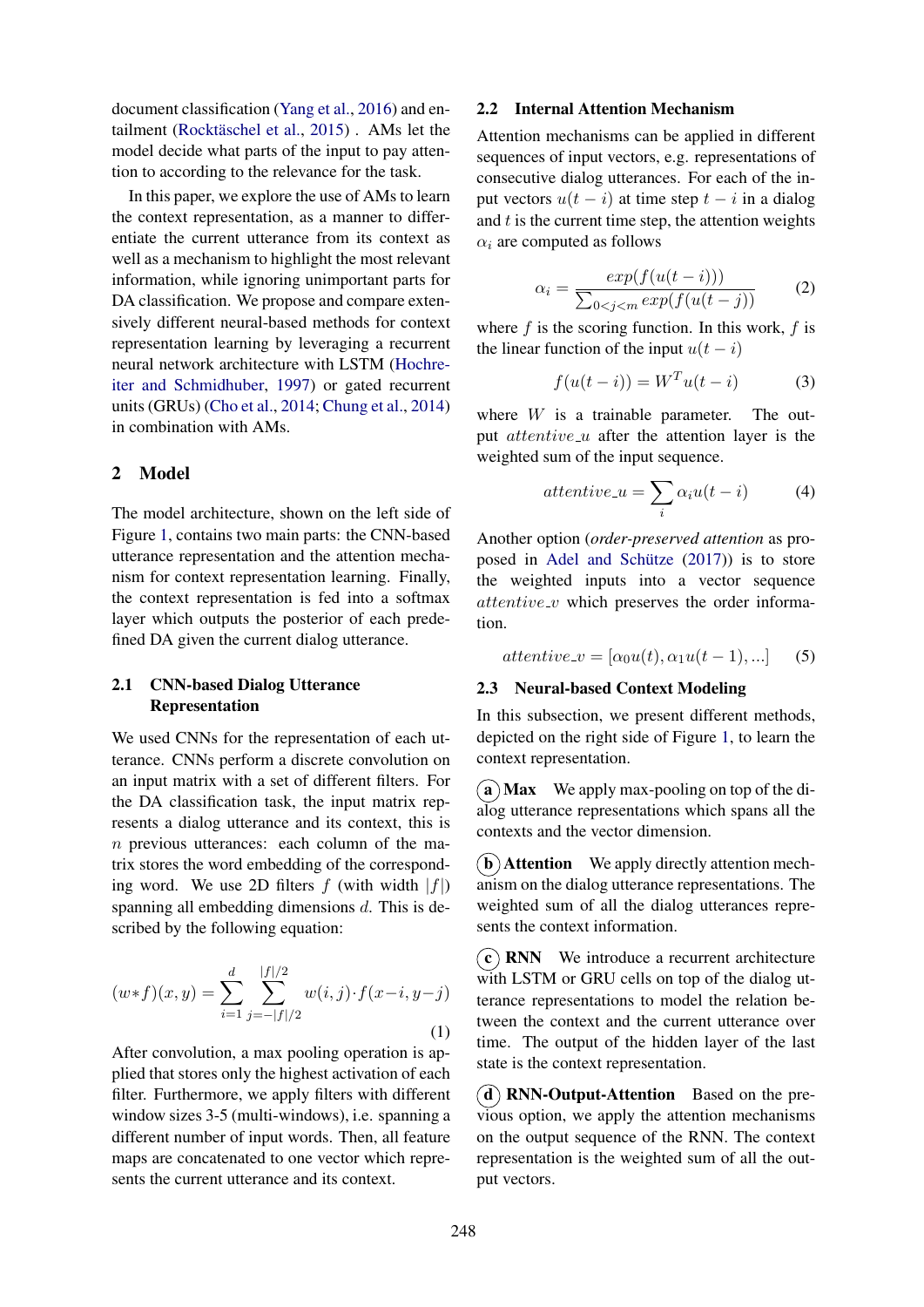

Figure 1: Model architecture for DA classification. On the left side is the overview of the model. The right site contains six neural-based methods for context representation learning.

 $(e)$  RNN-Input-Attention We first apply the order-preserved attention mechanism on the dialog utterance representations to obtain a sequence of weighted inputs. Afterwards, an RNN with LSTM or GRU cells is introduced to model the relation of the weighted context.

# MRDA 5 | 12k | 78k | 16k | 15k SwDA |  $43$  |  $20k$  |  $193k$  |  $23k$  | 5k Table 2: Data statistics: C is the num-

Dataset  $C \mid V|$  Train Validation Test

ber of classes,  $|V|$  is the vocabulary size and Train/Validation/Test are the no. of utterances.

## 3 Experimental Setup

# 3.1 Data

We test our model on two DA datasets:

- MRDA: ICSI Meeting Recorder Dialog Act Corpus (Janin et al., 2003; Shriberg et al., 2004; Dhillon et al., 2004), a dialog corpus of *multiparty meetings*. The 5-tag-set used in this work was introduced by Ang et al. (2005).
- SwDA: Switchboard Dialog Act Corpus (Godfrey et al., 1992; Jurafsky et al., 1997), a dialog corpus of *2-speaker conversations*.

Train, validation and test splits on both datasets were taken as defined in Lee and Dernoncourt  $(2016)^1$ , summary statistics are shown in Table 2. In both datasets the classes are highly unbalanced, the majority class is 59.1% on MRDA and 33.7 % on SwDA.

#### 3.2 Hyperparameters and Training

The hyperparameters for both datasets are summarized in Table 3, they were selected by vary-

ing one hyperparameter at a time while keeping the others fixed. The filter widths and feature maps were taken from the CNN architecture for sentence classification in Kim (2014). Dropout rate of 0.5 was found to be the most effective in the range of [0-0.9]. The rectified linear unit (ReLU) was used as non-linear activation function, 1-max as pooling operation at utterance level as suggested in Zhang and Wallace (2015). The only dataset specific hyperparameter is the minibatch size: 150 and 50 for SwDA and MRDA, respectively. Word2vec (Mikolov et al., 2013) was used for word vector representation. Training was done for 30 epochs with averaged stochastic gradient descent (Polyak and Juditsky, 1992) over minibatches. The learning rate was initialized at 0.1 and reduced 10% every 2000 parameter updates. We kept the word vector unchanged during training. The context length was optimized on the development set, ranging from 1-5. Our best results were obtained with three context utterances for MRDA and two for SwDA.

## 4 Experimental Results

# 4.1 Baseline Models

We define two models as baseline, both are a onelayer CNN for sentence classification based on

 $1$ Concerning SwDA, the data setup in Lee and Dernoncourt (2016) was preferred over Stolcke et al. (2000)'s, because it was not clearly found in the latter which conversations belong to each split.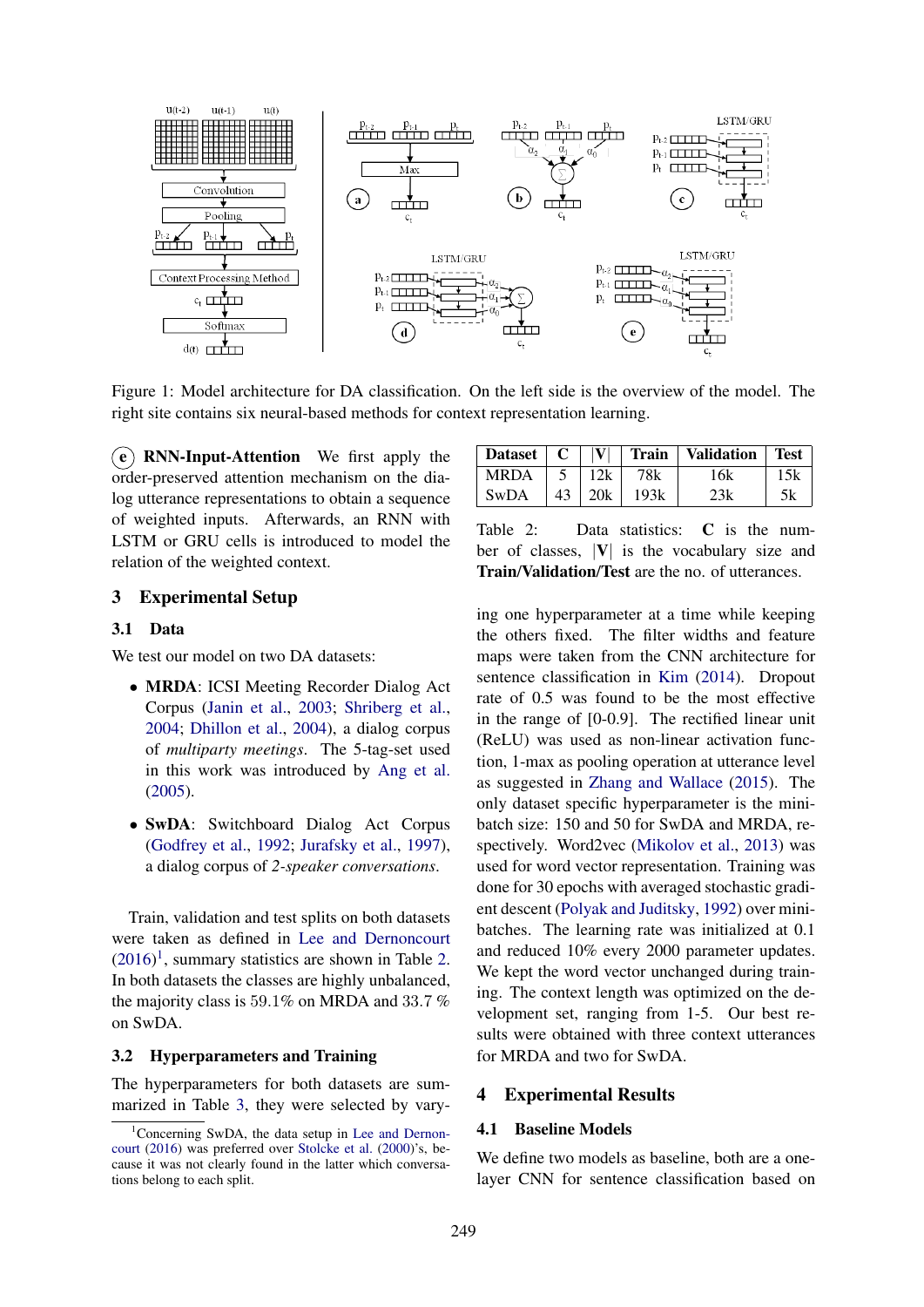| <b>Hyperparameter</b>      | Value                       |  |
|----------------------------|-----------------------------|--|
| Filter width               | 3, 4, 5                     |  |
| Feature maps per filter    | 100                         |  |
| Dropout rate               | 0.5                         |  |
| <b>Activation function</b> | ReLU                        |  |
| Pooling                    | 1-max pooling per utterance |  |
| Mini-batch size            | $50 (MRDA) - 150 (SwDA)$    |  |
| Word embeddings            | word2vec (dim. 300)         |  |

Table 3: Hyperparameters.

Kim (2014) but with an input variation: a) Baseline I: The input is a single utterance a time without any contextual information and b) Baseline II: The input is the concatenation of the current utterance and previous utterances.

## 4.2 Results

Table 4 summarizes the results of all the models. Results on the Baseline I and the Baseline II on both datasets show that a simple context concatenation is not enough to model the context information for this task. While on SwDA the accuracy improves by 1.3%, it slightly drops on MRDA. Other simple methods such as *Max* and *Attention* do not improve the results over the baseline either.

Our results are consistently improved on both datasets after introducing RNN architecture to model the relation between the contexts. It indicates that hierarchical structure is crucial to learn the context representation. Attention mechanisms contribute to the overall improvements. On MRDA, the AM was more useful when it was applied to the inputs of the RNN, whereas on SwDA when it was applied to the outputs. Our intuition is that in multiparty dialogs the dependency between the utterances should be weighted before being processed by the RNN.

| Model                       | <b>MRDA</b> | <b>SwDA</b> |
|-----------------------------|-------------|-------------|
| <b>Baseline I</b>           | 83.6        | 71.3        |
| Baseline II                 | 83.5        | 72.6        |
| Max                         | 58.5        | 48.0        |
| Attention                   | 83.5        | 72.4        |
| RNN (LSTM)                  | 83.8        | 73.1        |
| RNN (GRU)                   | 83.8        | 72.8        |
| RNN-Output-Attention (LSTM) | 84.1        | 73.8        |
| RNN-Output-Attention (GRU)  | 84.0        | 73.1        |
| RNN-Input-Attention (LSTM)  | 84.3        | 73.3        |
| RNN-Input-Attention (GRU)   | 83.6        | 73.1        |

Table 4: Accuracy (%) of baselines and models with different context processing methods.

## 4.3 Impact of Context Length

Our experiments revealed that context length plays an important role for DA classification and the best length is corpus dependent. By experimenting in the context range of 0-5 utterances, we found that the best context length for MRDA is three utterances and two for SwDA. Table 5 shows the results at different context lengths.

| $n$ -context           | MRDA | <b>SwDA</b> |
|------------------------|------|-------------|
|                        | 83.8 | 73.1        |
| $\mathfrak{D}_{\cdot}$ | 83.9 | 73.8        |
| 3                      | 84.3 | 73.5        |
|                        | 84.0 | 73.1        |
| 5                      | 84.0 | 72.9        |

Table 5: Comparison of accuracy (%) on different context lengths  $(n$ -context, where  $n$  is the number of sentences as context).

#### 5 Comparison with Other Works

Table 6 compares our results with other works. To the best of our knowledge, Lee and Dernoncourt (2016) is the newest research in DA classification, which published train/validation splits and claimed to be the state-of-the-art on that setup. Therefore, an accurate comparison of our results can be only done with this work. Our model yields comparable results to the state-of-the-art on both datasets, 84.3% against 84.6% on MRDA and 73.8% against 73.1% on SwDA. Ji et al. (2016) and Kalchbrenner and Blunsom (2013) obtained higher accuracy on SwDA but with different setup.

| Model          | MRDA | <b>SwDA</b> |
|----------------|------|-------------|
| Our best model | 84.3 | 73.8        |
| <b>CNN-FF</b>  | 84.6 | 73.1        |
| <b>LSTM-FF</b> | 84.3 | 69.6        |
| <b>HBM</b>     | 81.3 |             |
| <b>IV-RNN</b>  |      | 77.0        |
| <b>HCNN</b>    |      | 73.9        |
| <b>CA-LSTM</b> |      | 72.6        |
| <b>HMM</b>     |      | 71.0        |
| Majority class | 59.1 | 33.7        |

Table 6: Comparison of accuracy  $(\%)$ . *CNN*-*FF* and *LSTM-FF*: proposed in Lee and Dernoncourt (2016), *HBM*: hidden backoff model (Ji and Bilmes, 2006). *LV-RNN*: latent variable RNN with conditional training (Ji et al., 2016). *HCNN*: hierarchical CNN (Kalchbrenner and Blunsom, 2013). *CA-LSTM*: contextual attentive LSTM (Shen and Lee, 2016). *HMM* Stolcke et al. (2000).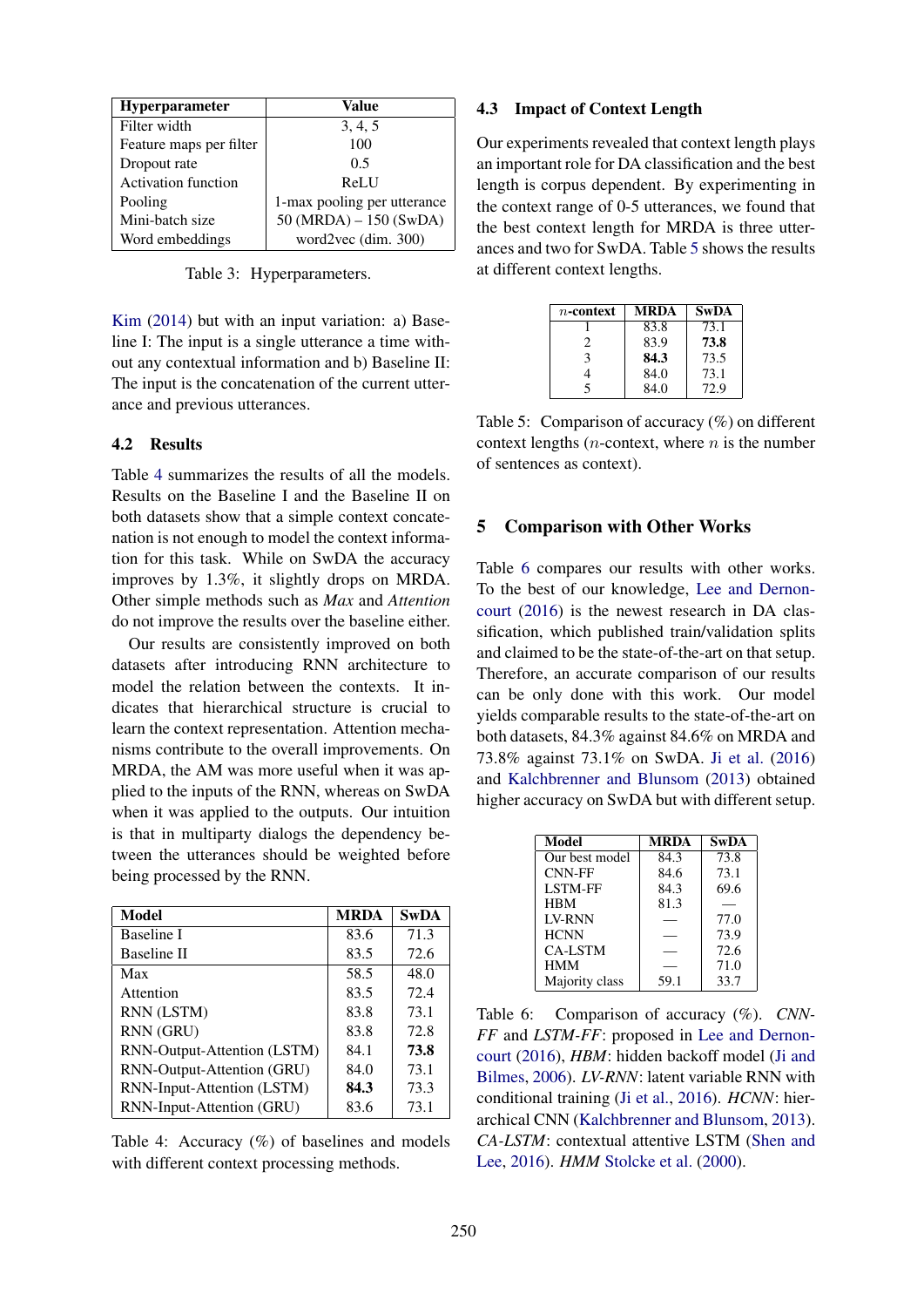## 6 Conclusions

We explored different neural-based context representation learning methods for dialog act classification which combine RNN architectures with attention mechanisms at different context levels. Our results on two benchmark datasets reveal that using RNN architecture is important to learn the context representation. Moreover, attention mechanisms contribute to the overall improvements, however, the place where AM should be applied depends on the nature of the dataset.

## References

- Heike Adel and Hinrich Schütze. 2017. Exploring different dimensions of attention for uncertainty detection. In *Proceedings of the 15th Conference of the European Chapter of the Association for Computational Linguistics: Volume 1, Long Papers*. Association for Computational Linguistics, Valencia, Spain, pages 22–34. http://www.aclweb.org/anthology/E17-1003.
- Jeremy Ang, Yang Liu, and Elizabeth Shriberg. 2005. Automatic dialog act segmentation and classification in multiparty meetings. In *in Proc. IEEE Int. Conf. on Acoustics, Speech and Signal Processing (ICASSP*. pages 1061–1064.
- Dzmitry Bahdanau, Kyunghyun Cho, and Yoshua Bengio. 2014. Neural machine translation by jointly learning to align and translate. *CoRR* abs/1409.0473. http://arxiv.org/abs/1409.0473.
- KyungHyun Cho, Bart van Merrienboer, Dzmitry Bahdanau, and Yoshua Bengio. 2014. On the properties of neural machine translation: Encoder-decoder approaches. *CoRR* abs/1409.1259. http://arxiv.org/abs/1409.1259.
- Jan Chorowski, Dzmitry Bahdanau, Dmitriy Serdyuk, KyungHyun Cho, and Yoshua Bengio. 2015. Attention-based models for speech recognition. *CoRR* abs/1506.07503. http://arxiv.org/abs/1506.07503.
- Junyoung Chung, Çaglar Gülçehre, KyungHyun Cho, and Yoshua Bengio. 2014. Empirical evaluation of gated recurrent neural networks on sequence modeling. *CoRR* abs/1412.3555. http://arxiv.org/abs/1412.3555.
- Rajdip Dhillon, Sonali Bhagat, Hannah Carvey, and Elizabeth Shriberg. 2004. Meeting Recorder Project: Dialog Act Labeling Guide. Technical report, ICSI Tech. Report. https://goo.gl/TtLJlE.
- John J. Godfrey, Edward C. Holliman, and Jane McDaniel. 1992. Switchboard: Telephone speech corpus for research and development. In *Proceedings of the 1992 IEEE International Conference*

*on Acoustics, Speech and Signal Processing - Volume 1*. IEEE Computer Society, Washington, DC, USA, ICASSP'92, pages 517–520. http://dl.acm.org/citation.cfm?id=1895550.1895693.

- David Golub and Xiaodong He. 2016. Characterlevel question answering with attention. *CoRR* abs/1604.00727. http://arxiv.org/abs/1604.00727.
- M. Henderson, M. Gai, B. Thomson, P. Tsiakoulis, K. Yu, and S. Young. 2012. Discriminative spoken language understanding using word confusion networks. In *2012 IEEE Spoken Language Technology Workshop (SLT)*. pages 176–181. https://doi.org/10.1109/SLT.2012.6424218.
- Sepp Hochreiter and Jürgen Schmidhuber. 1997. Long short-term memory. *Neural Comput.* 9(8):1735– 1780. https://doi.org/10.1162/neco.1997.9.8.1735.
- Adam Janin, Don Baron, Jane Edwards, Dan Ellis, David Gelbart, Nelson Morgan, Barbara Peskin, Thilo Pfau, Elizabeth Shriberg, Andreas Stolcke, and Chuck Wooters. 2003. The icsi meeting corpus. pages 364–367.
- Gang Ji and Jeff Bilmes. 2006. Backoff model training using partially observed data: Application to dialog act tagging. In *Proceedings of the Main Conference on Human Language Technology Conference of the North American Chapter of the Association of Computational Linguistics*. Association for Computational Linguistics, Stroudsburg, PA, USA, HLT-NAACL '06, pages 280–287. https://doi.org/10.3115/1220835.1220871.
- Yangfeng Ji, Gholamreza Haffari, and Jacob Eisenstein. 2016. A latent variable recurrent neural network for discourse relation language models. *CoRR* abs/1603.01913. http://arxiv.org/abs/1603.01913.
- D. Jurafsky, E. Shriberg, and D. Biasca. 1997. Switchboard SWBD-DAMSL shallow-discourse-function annotation coders manual. Technical Report Draft 13, University of Colorado, Institute of Cognitive Science.
- Nal Kalchbrenner and Phil Blunsom. 2013. Recurrent convolutional neural networks for discourse compositionality. *CoRR* abs/1306.3584. course compositionality. http://arxiv.org/abs/1306.3584.
- Yoon Kim. 2014. Convolutional neural networks for sentence classification. *CoRR* abs/1408.5882. http://arxiv.org/abs/1408.5882.
- Ji Young Lee and Franck Dernoncourt. 2016. Sequential short-text classification with recurrent and convolutional neural networks. *CoRR* abs/1603.03827. http://arxiv.org/abs/1603.03827.
- Tomas Mikolov, Ilya Sutskever, Kai Chen, Greg Corrado, and Jeffrey Dean. 2013. Distributed representations of words and phrases and their compositionality. *CoRR* abs/1310.4546. http://arxiv.org/abs/1310.4546.